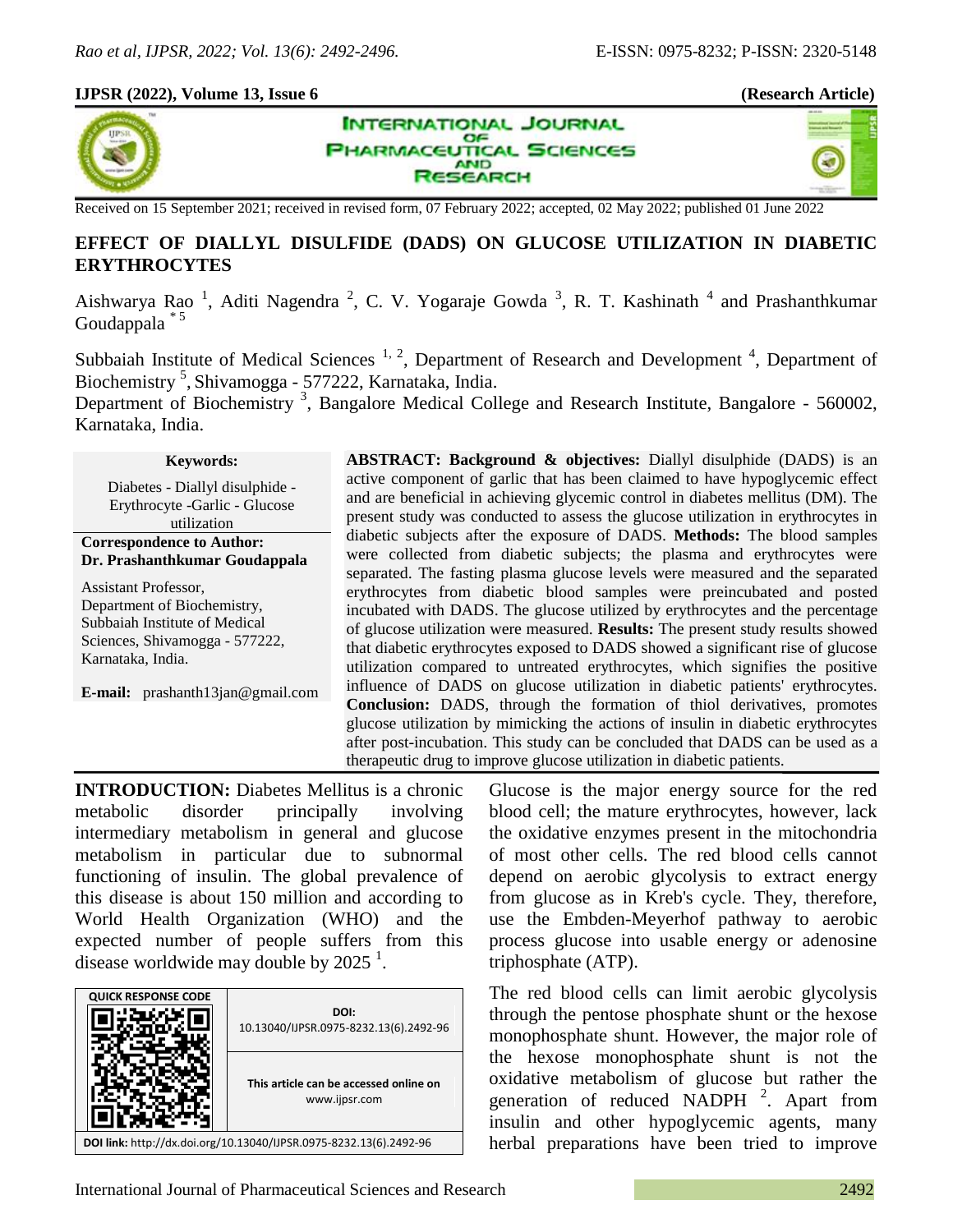glucose utilization in Diabetes mellitus. The World Health Organization (WHO) has also recommended the evaluation of plants effectiveness in controlling the spreading of diabetes mellitus as we lack in safe modern drugs  $2$ . Many medicinal plants when subjected to scientific experimentations have yielded positive reports which the contemporary system of medicine could take up. Among the various biological activities of the medicinal plants studied, the hypoglycemic and hypolipidemic actions have been the most common  $\frac{3}{1}$ . Since ancient times, these herbs and their extracts have been employed to control hyperglycemia of diabetes mellitus<sup>4</sup>.

Previous studies have shown that allium group of plants, specifically garlic (*Allium sativum* Linn) has shown significant hypoglycemic effect in diabetes mellitus which is attributed to their sulfur compound, specifically diallyl disulphide (DADS). Though it is known that garlic or one of its active principles, DADS as well as other disulphides may influence insulin action or increase insulin's halflife, the actual mechanism of action is still obscure  $5$ . Therefore, a study was designed to prove the influence of DADS on glucose utilization in diabetic erythrocytes.

## **MATERIALS AND METHODS:**

**Chemicals & Drugs:** Diallyl disulfide (DADS) used in the present study were procured from Sigma-Aldrich Chemicals (St Louis USA).

**Sample Collection:** The samples were collected from type 2 diabetic subjects attending the medical OPD of Subbaiah Institute of Medical Sciences, Shimoga, Karnataka, India, in the age group 30-55 years. Fasting heparinized blood sample (6-8 ml) was collected from these subjects (both normal as well as diabetic subjects) after obtaining informed consent. The normal blood was taken from the employees of Subbaiah Institute of Medical Sciences and other affiliated hospitals, Shimoga, India.

**Exclusion Criteria:** Diabetes subjects below 30 years and above 60 years were excluded. Diabetes associated with various complications like Nephropathy, Cardiopathy, and Retinopathy were excluded. Postmenopause diabetic females, diabetic subjects with non-pancreatic endocrine disorders, neurological disturbances, and patients receiving hormone therapy other than insulin were excluded.

**Separation of Erythrocytes:** The blood samples were centrifuged to separate the plasma and erythrocytes. The plasma samples were used for the estimation of glucose <sup>6</sup>. The erythrocytes are washed three times with a 3ml aliquot of normal saline. The washed erythrocytes were suspended in an equal volume of normal saline to give a 50% saturated erythrocyte suspension and were employed for glucose utilization studies.

**Experimental Design:** The study included the diabetic erythrocytes preincubated and posted incubated with DADS, and the glucose levels are measured.

**Glucose Utilization Studies:** The glucose contents of fasting plasma glucose, preincubated and post incubated erythrocyte samples were estimated. Glucose utilization in normal erythrocytes, diabetic erythrocytes, and DAD Sex posed diabetic erythrocytes were studied. The normal erythrocyte suspension (1ml) was taken in one tube, and 1 ml of diabetic erythrocyte suspensions were taken in two different incubation tubes. 1 ml of freshly prepared glucose solution was added to all tubes and mixed well. DADS (10µl) were added to one tube containing diabetic erythrocyte suspension and mixed well. Immediately 0.5ml from all tubes were pipetted out into three tubes containing 4.5ml of 10% TCA.

The solutions were allowed to stand at room temperature for 15 min. The contents of the tubes were thoroughly homogenized using a Remi homogenizer and later centrifuged at 3000rpm for 5 minutes; the clear supernatant obtained was used for glucose estimation<sup>6</sup>. The value obtained was considered a pre-incubation glucose level. The residues were incubated with DADS at 37 °C in a thermostatically regulated water bath for 60 minutes. After that, 0.5 ml of the solution was separately pipetted out into three different tubes containing 4.5ml of 10% TCA. The tubes were kept at room temperature for 15 minutes for protein precipitation. After 15 min, all the tubes were again homogenized and centrifuged at 3000rpm for 5 min. The values obtained were considered as post incubation glucose levels.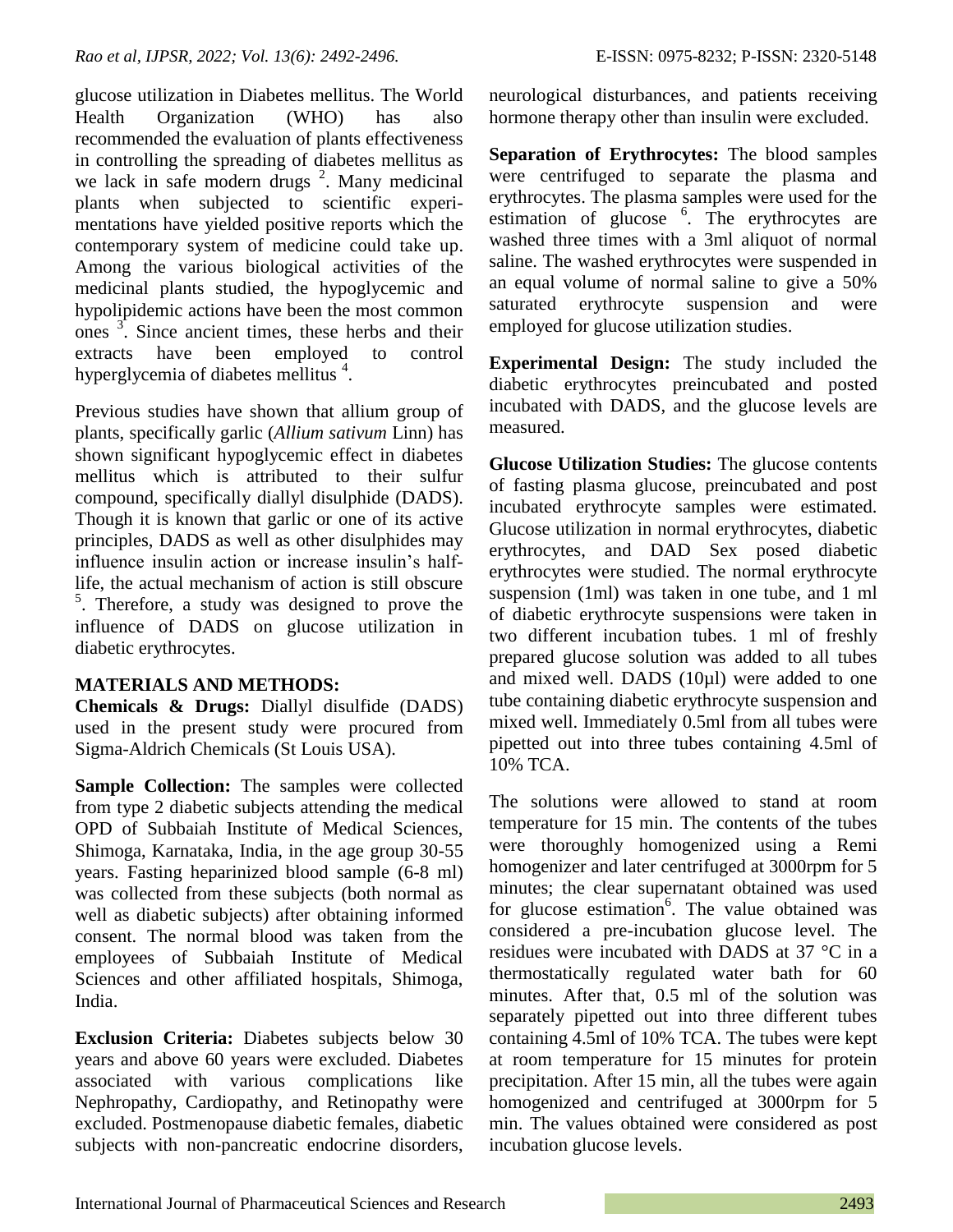**Statistical Analysis:** Results were measured as mean  $\pm$  S.E.M, and the statistical significance was calculated using a student t-test.

Statistical difference between the means of independent groups was analyzed using a one-way analysis of variance (ANOVA). P values less than 0.05 were considered significant.

**RESULTS:** Fasting plasma glucose levels were significantly elevated (p<0.001) in the diabetic erythrocyte group compared to the normal erythrocyte group and DADS exposed diabetic erythrocyte group non-significant changes in fasting glucose levels **Fig. 1**. The DADS post incubated erythrocytes showed a decrease in glucose level as compared to diabetic erythrocytes

whereas non-significant changes were noted in preincubated erythrocytes. A significant decline  $(p< 0.001)$  was seen in the percentage of glucose utilized by diabetic erythrocytes when compared to normal erythrocytes. A significant elevation (p< 0.001) was observed in the amount of glucose utilized by erythrocyte as well as the percentage of glucose utilization by erythrocytes in DADS exposed diabetic erythrocytes compared to diabetic erythrocytes untreated, suggesting the DADS influence on glucose utilization in diabetic erythrocytes **Fig. 2**. Therefore, the present study showed that glucose utilization is significantly elevated in DADS-exposed diabetic erythrocytes, further establishing the positive influence of DADS on glucose utilization in diabetic erythrocytes.



**FIG. 1: EFFECT OF DADS ON GLUCOSE LEVELS IN DIABETIC ERYTHROCYTES.** The values are expressed as mean  $\pm$  SEM; \*\*\*p<0.001 statistically significant as compared to the normal erythrocyte.



**FIG. 2: PERCENTAGE OF GLUCOSE UTILIZED IN DADS TREATED DIABETIC ERYTHROCYTES.** The values are expressed as Mean  $\pm$  SEM; \*\*\*p<0.001 statistically significant as compared to the normal erythrocyte.###p<0.001 statistically significant as compared to the diabetic erythrocyte.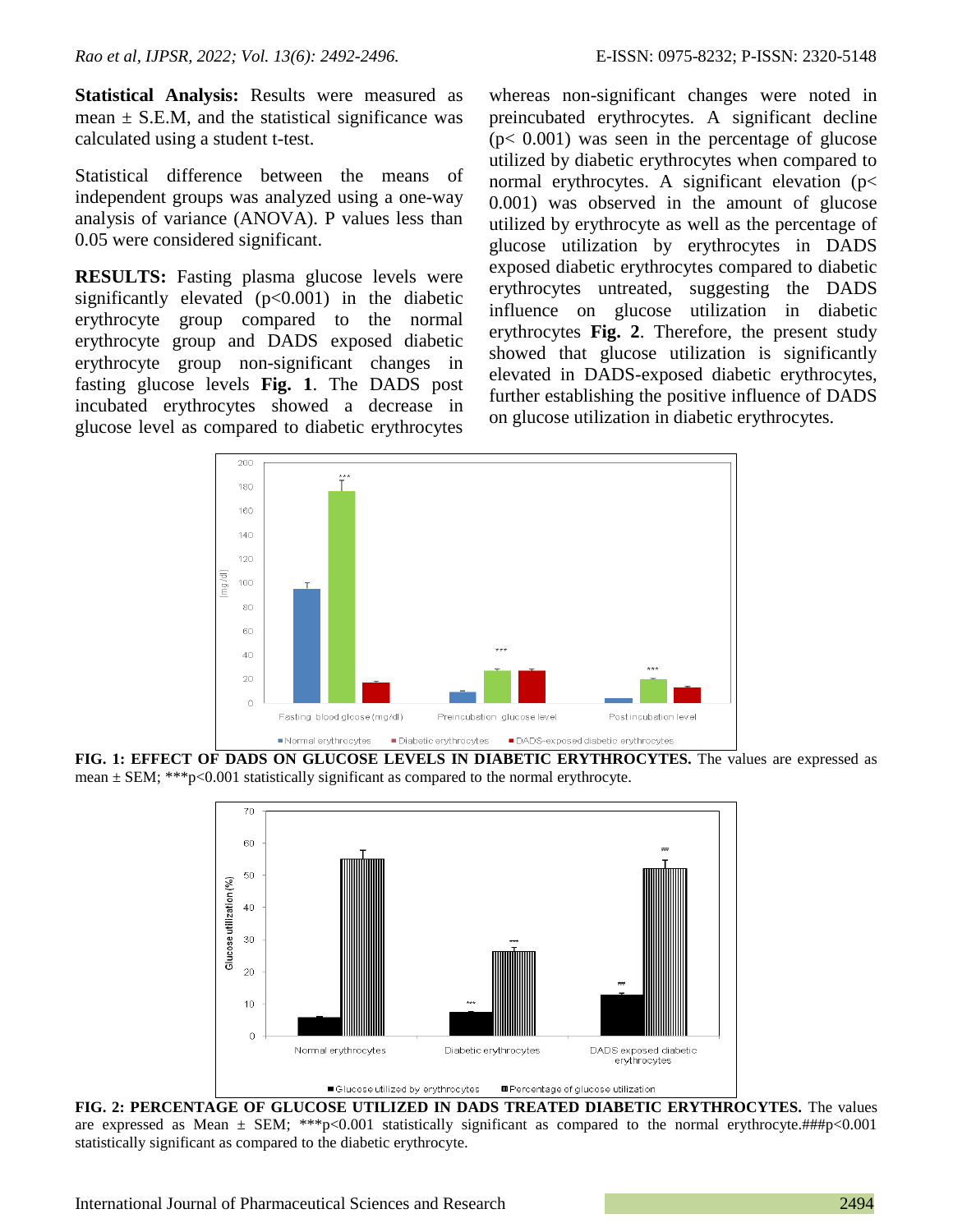**DISCUSSION:** Diallyl disulphide is an aliphatic low molecular weight disulphide that undergoes degradation to produce thiols in the presence of NADPH/GSH dependent reductase <sup>8</sup>. The thiols produced may alter the cellular thiol-disulfide ratio, which is detrimental to the functioning of thiol enzymes involved in glucose metabolism. It is known that low molecular weight thiols influence certain glycolytic enzymes' activity, thus favoring glucose utilization  $9, 10$ . The present study results concerning glucose utilization by diabetic erythrocytes exposed to DADS showed a significant rise compared to diabetic erythrocytes. This is consistent with the above statement and shows the glucose utilization promotional-effect DADS in diabetic patients' erythrocytes. The allyl thiols, produced by the degradation of DADS have low molecular weight and have influenced glycolytic enzymes like hexokinase, phosphofructokinase and pyruvate kinase  $11$ .

Similar to any other disulphide, DADS undergo sulphydryl exchange reaction with cellular thiol proteins or thiol enzymes <sup>12</sup>. DADS also undergo a similar sulfhydryl exchange reaction with Protein Tyrosine Phosphatase (PTP) and inhibit their activity. Therefore, PTP's and other insulin receptor substrates (IRS) may remain functioning, thereby enhancing glucose uptake and utilization. Earlier studies  $13, 14$  have reported that certain disulfides when given orally or intraperitoneally, may decrease certain glycolytic pathway enzymes. This can be explained that DADS might have undergone sufficient reduction to produce its thiol derivatives, and these thiols might have interacted with sulphydryl enzymes of the glycolytic pathway, thus favoring their actions by keeping these enzymes in their thiol forms.

Studies indicate that the active principles of onion (dipropyl disulfide) and garlic  $15$  (diallyl) disulfide) are hypoglycemic and increase glucose utilization. Many enzymes of carbohydrate metabolism (specifically glycolytic pathways including hexokinase, phosphofructokinase, and pyruvate kinase) are thiols and are expected to be altered by cellular thiol concentrations  $16$ . The data shown in the present study is in agreement with the hypothesis that DADS exposed to diabetic erythrocytes might have improved the cellular thiol levels hence keeping the enzymes in their thiol nature which favours the activities in increased glucose utilization. It has been observed that certain low molecular weight thiols mimic the actions of insulin possibly by acting as substrates for the NADPH oxidase (NOX) system  $17$ . Thus, it may show certain effects of insulin, hence favour glucose utilization. The action of low molecular weight thiols through the NOX system may increase cellular NADP levels and facilitate glucose utilization through the HMP pathway. The results showed in **Fig. 1** and **Fig. 2** a significant (p<0.001) rise in glucose utilization in DADSexposed-diabetic erythrocytes as compared to diabetic erythrocytes. DADS, a low molecular weight disulfide of garlic, exhibited glucoseutilization-promotional effects in DADSexposed-diabetic erythrocytes.

**CONCLUSION:** DADS might have undergone sulphydryl cleavage to produce its thiol counterparts, and these thiols might have mimicked similar DADS actions. Hence, there is a glucoseutilization-promotional effect in DADS-exposed diabetic erythrocytes. Thus, through the formation of thiol derivatives, DADS promotes glucose utilization of DADS-exposed diabetic erythrocytes by mimicking the actions of insulin. This study can be concluded that DADS influences glucose utilization in diabetic erythrocytes. DADS can be used as a therapeutic adjuvant to improve glucose utilization in diabetic patients. Further study is needed with many numbers of subjects to prove DADS clinical utility as a hypoglycemic substance.

**ACKNOWLEDGEMENT:** This study was supported by the Indian Council of Medical Research Short Term Studentship Program 2018 (ICMR-STS 2018).

**Funding:** The research funding was awarded by Indian Council of Medical Research Short Term Studentship Program 2018 (ICMR-STS 2018).

## **CONFLICTS OF INTEREST:** Nil

## **REFERENCE:**

- 1. Holst JJ: Incretin therapy for diabetes mellitus type 2. Current Opinion in Endocrinology. Diabetes and Obesity 2020; 27: 2-10.
- 2. Tippani R, Anreddy RN and Porika M: Administration of Nano Drugs in the Treatment of Diabetes Mellitus. Frontiers in Clinical Drug Research 2020; 5: 116.